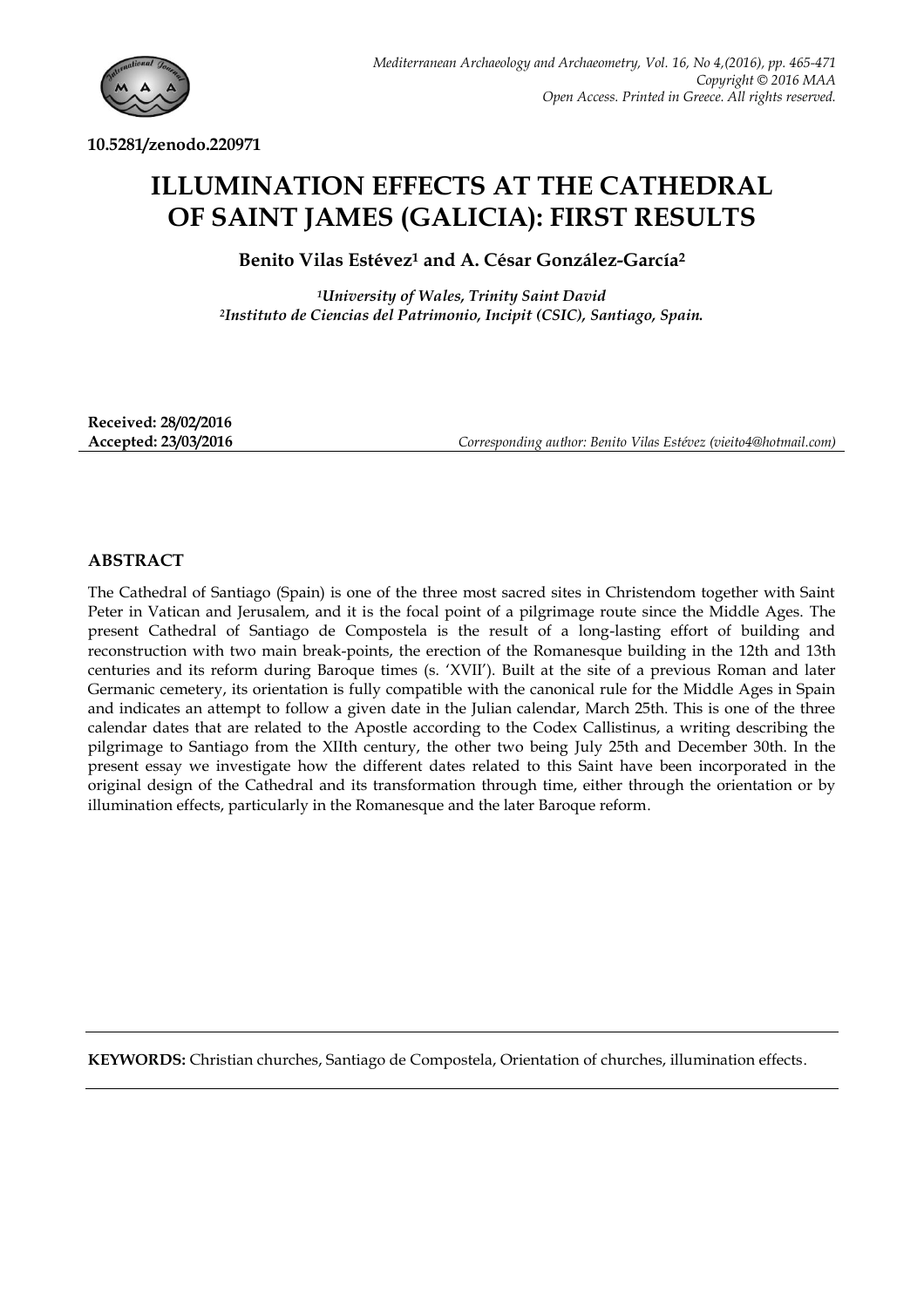#### **1. INTRODUCTION**

The Cathedral of Saint James in Santiago de Compostela is one of the holiest places of Christendom, along with Saint Peter´s Basilica in the Vatican and Jerusalem (because it gives plenary jubilee). Furthermore it has been a focal centre of pilgrimage routes since the Middle Ages.

The construction of the cathedral in Santiago is directly related to the history of the appearance of the remains of the Apostle James. The "*Historia Compostelana*", a chronicle of the year 1100, tells us that in the year 815, under the leadership of King Alfonso II and Teodomiro bishop of Iria-Flavia, a hermit named Pelayo observed some bright lights in the sky. Teodomiro went to the place marked by the lights and found the grave that confined the remains of the Apostle James. Soon after, King Alfonso II ordered for a small church to be erected there. Around this church was born Santiago de Compostela, whose name is popularly related to the lights or stars that indicated to Pelayo the burial place of the Apostle James (María Unceta 2004).

The erection of the church led to the birth of the Christian legend that would mobilise hundreds of thousands of people throughout time. However, it should not be ignored that this legend arose in a complicated socio-political context. This is because, the Spanish church found itself plunged in divisions and theological controversies (especially adoptionism), enclosed, too, by the pressure exercised by the caliphate of Córdoba (González García et al. 2016). In this context, Beato (c. 701-798) was the first author to mention the Apostle James in his writings as a possible patron saint of Spain. At that time, the tomb of the Apostle James had not yet been discovered, but the sepulchre ended up being discovered barely 20 years after his death. The discovery created and boosted a new Christian centre of attraction against the bishopric of Toledo, which was at that time in Muslims hands. As a result of the discovery appears a new idea that breaks the isolation of the Spanish church. The pilgrimage rout, characterised by the idea of a unified Christendom centred on the cult of the relics, will be a way to introduce new ideas in Northwest Spain (María Unceta 2004). A few years after the discovery, the Battle of Clavijo took place on the 23rd of May of 844, between the troops of the caliphate and the Asturian Kingdom. According to the legend, the battle was won by the Asturian troops thanks to the miraculous apparition of the Apostle James riding a horse. After that battle, King Ramiro I voted to take a pilgrimage to Compostela, giving rise to the pilgrimage routes.

In the *Codex Calixtinus*, a book from the XII century that describes the pilgrimage to Compostela, the dates when the feasts of the Apostle James are celebrated are indicated in Book III Chapter III: "Thus, suffered martyrdom the 25<sup>th</sup> of March, the 25<sup>th</sup> of July was carried from Iria to Compostela and was given burial the 30th of December, because preparing the material and the work of his burial lasted from August to January." (Códice Calixtino, translation from Xosé López Díaz, p 449).

In the 11th century, with the change from the Hispanic liturgy to the Roman liturgy, two feasts were institutionalised in Compostela: on the 25<sup>th</sup> of July (Roman liturgy) and the 30<sup>th</sup> of December (Hispanic litugy), with the  $25<sup>th</sup>$  of March being forgotten. This was because this date presented several problems: it was the date of the feast of the Annunciation and it could coincide with Easter and finally there was some confusion about attributing this date to James the Lesser too (Rey-Olleros, 2009).

# **2. CONSTRUCTIVE DESIGN AND ILLUMINATION EFFECTS AT THE ROMANESQUE CATHEDRAL.**

The present cathedral began to be built in 1075 and it was consecrated in 1211, being a Romanesque building. According to Sicart-Gómez (1993) the outside of the building displayed an unusual balance, with the windows highlighted: this is perfectly described in the *Codex Calixtinus* and demonstrates a special interest in the search for light to illuminate the interior of the temple.

The building shows an orientation towards the sunrise on the 25<sup>th</sup> of March, at the date of its construction (Siglo XI-XII; González-García &Belmonte 2015). Plus, this orientation is slightly different from that of previous buildings, although the orientation remains constant towards the sunrise of the 25<sup>th</sup> of March due to the effect of the Julian calendar (González-García 2015).

The Romanesque building incorporated new styles through time. These styles never destroyed the Romanesque core; rather, they transformed it, hampering the verification of possible illumination effects in the interior of the original temple, as it will be explained later. Nevertheless, different sources indicate that, from the beginning of the construction of the Romanesque cathedral in the high Middle Ages, light and shadow effects and allegoric images were considered at the façades of the temple that were not the result of improvisation.

In this way, Rosende Valdés (2004 pp 237-238) specified that the different iconographic programmes at the façades worked as religious lessons. Thus, at the North door (known at that time as Paradise Door), the topics of the "fall of man" and the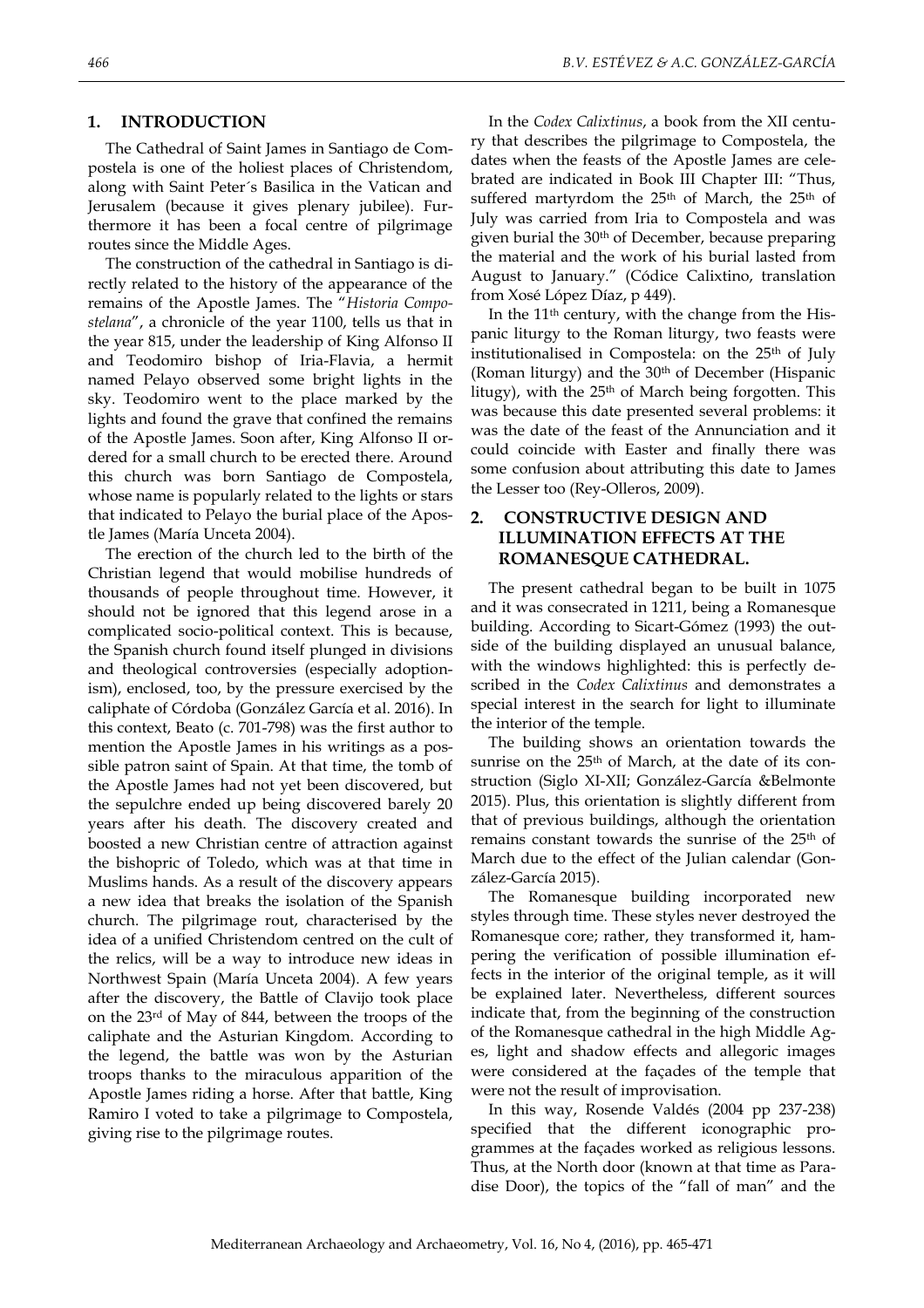promise of redemption were presented. Meanwhile at Platerias (the Door of the Midday as it is identified in the *Codex Calixtinus)* which was oriented to the south, the iconographic programme was focused at the fulfilment of that promise. According to that, the south door was dedicated to the New Testament, the work of the Son, the redemption, in the same way that the north door was dedicated to the Old Testament, the work of the father, the creation and fall of man. This is not accidental; the work of the Son evocated as *lux mundi* occupied a place bathed in light, whereas the work of the father was assigned a door plunged in shadow, materialising the scholastic idea that the doctrine of Christ came to unveil what the Law of Moses had veiled.

According to Rosende Valdés (2004 p 323), the contrast of the luminosity of the South door against the North one would not have remained unnoticed to the people of the Middle Ages, who were so prone to symbolism that it has been said that they symbolised as easily as they breathed.

This division of topics at the different doors no longer exists today due to the reform and reconstruction of the north façade after the fire of 1758 and the transfer of the different romanesque elements to the south façade (Platerías).

However, the interplay of light and shadow still exists, although it seems that this might be a coincidence (or the subsequent perception of the contexts). In this way, the south façade is presently identified as Platerías, which owes its name to the settlements of silver traders (plata = silver), while the north façade is identified as Azabachería, named after jet (a black stone) became trendy among the pilgrims, who turned it into another symbol. In this sense, the silver a shiny element is situated at the South, while the black jet is placed at the North. Although this could be a coincidence, it is very suggestive

## **3. THE BARROQUE REFORM AND THE NEW ILLUMINATION EFFECTS.**

The biggest architectonic transformations at the Cathedral occurred during the Baroque period in the 16th and 17th centuries. In this epoch, in addition to considering the religious building as a most sacred architectonic symbol, the people from the Baroque period understood that this type of building should be full of visual emotions. They believed that the temple should be configured as a space that invited emotion and a place where everything allied to quench the religious passions of the great public. The people of the Baroque period pretended through all these emotions to express all their Catholic and Christian fervour. The promoters of Baroque temples sought dramatic and emotional qualities; that is to say, for all who enter to experience emotions

through the eyes and the ears, and furthermore in an immediate and imperious way (Vigo-Trasancos, 1996: 452).

The different Baroque reforms that took place at the Cathedral (in this article we will focus on some particular ones, but we don´t discuss all of them) are of such magnitude that one could almost say that the cathedral is an essentially Baroque building that wraped very well the Romanesque building (Rosende Valdés, 1996). Thus, at the Cathedral of Santiago de Compostela the two very different stylistic conceptions work together assuming discrepancies without prejudice to make the structure more rich and varied, more monumental and emphatic, and more spectacular (Rosende Valdés, 1996: 486).

The reason for the near transformation of the cathedral during the Baroque period was the revitalisation of the cult of Saint James for ideological and political reasons. The aim was to ensure the supremacy of the Apostle James as the only true patron saint of Spain against the rivals that arose during the 17<sup>th</sup> and 18th centuries (Rosende Valdés, 1996). This fact also explains the prominence given to the figure of the Apostle James as "Matamoros" (muslim slayer) at the battle of Clavijo during the Baroque reform, because such highlighted the image of the celestial warrior created during the Middle Ages, against other celestial warriors such as the Archangel Michael. However, the Apostle James became the only one recognised as a patron saint of Spain and protective of the monarchy and Spanish army (Rosende Valdés, 1996 p 525). In fact, the official and solemn recognition by the church of the date of 23rd of May (battle of Clavijo) occurred in 1750 by Pope Benedict XIV (although this date was already celebrated in Santiago de Compostela beforehand; Cantera-Orive, 1949). As a result, the  $23<sup>rd</sup>$  of May, the traditional  $25<sup>th</sup>$ of July and the 30th of December were officially established at feasts of the Apostle James.

Since the beginning of the Baroque reform, a concern for maintaining the illumination of the cathedral has existed, responding to the recommendations of Carlo Borromeo"s guide: *Instructiones Fabricae et Supellectilis Eclesiástica* (1577) where in Cap VIII talks about the illumination of the main altar and the windows. As we mentioned earlier, the old Romanesque cathedral was a well-illuminated building, where the light accomplished a fundamental mission. However, the different reforms and constructions through time had altered its illumination. Several windows were walled, while many other beams of light were set back. What qualified as direct illumination, was converted in twilight (Rosende Valdés, 1996, p 530).

In such a way, the reforms at the major chapel of the cathedral and in the construction of the main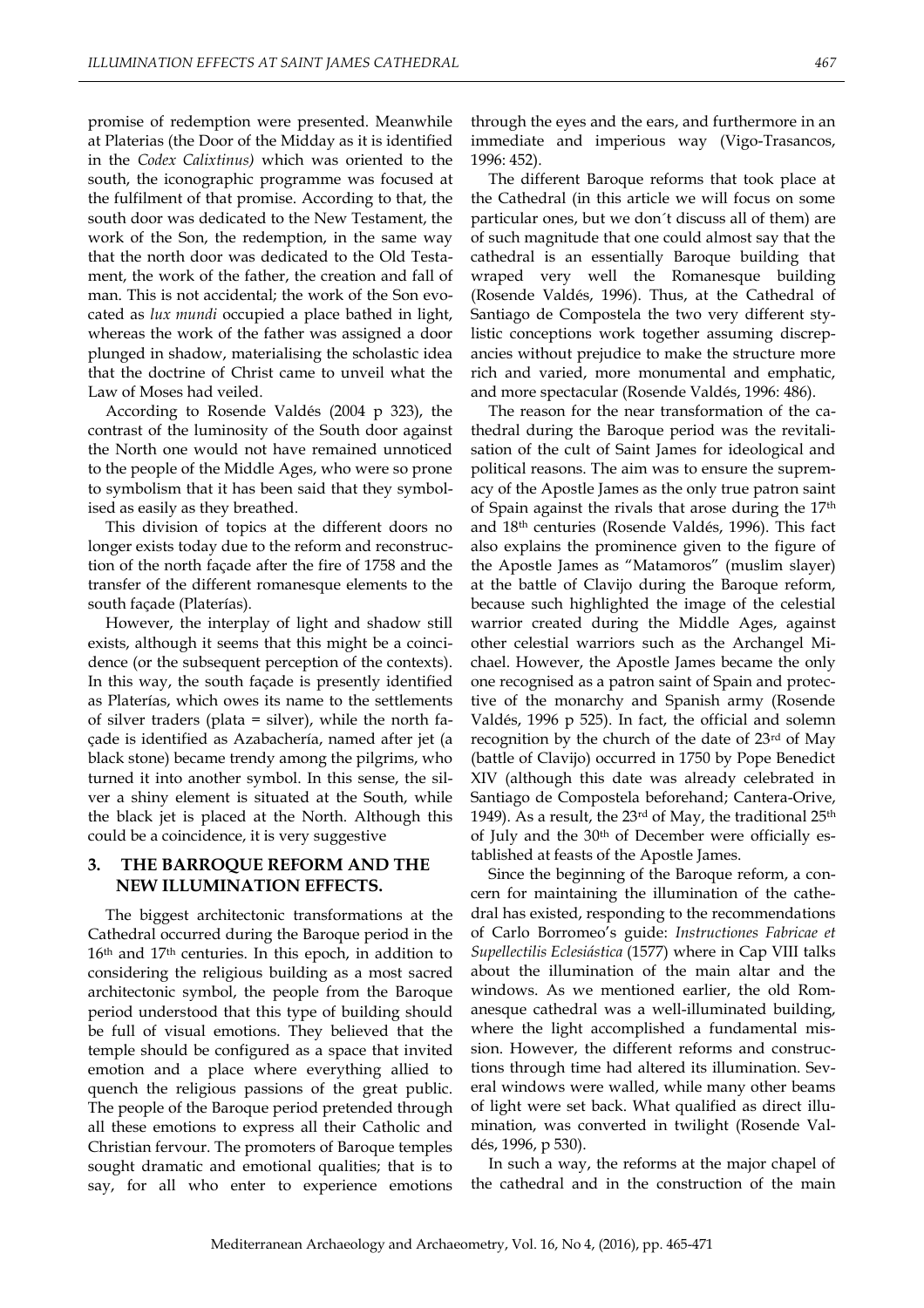façade (called "Obradoiro") were carefully considered to augment the interior illumination of the cathedral.

**MITTORIAL** 



*Figure 1. Major chapel of the cathedral illuminated on the 23rd of September, an equivalent date of the 21st of March. The baldachin can be observed with the image of the Saint.*

In the case of the major chapel, the primitive interior space had been ostensibly altered through time (Rosende Valdés, 1996: 530). Between 1654 and 1677 took place the redesign of the major chapel by architect Vega y Verdugo. He designed the current baldachin, the pergola of the salomonic columns and the wood coating of the walls (Taín-Guzmán, 2006). During this redesign the direct light from the upper overflows of the stem of the vault and the indirect light coming from the windows of the tribune were properly redirected (Rosende Valdés 1996: 530-531).

In the case of the present Obradoiro façade, its contruction began in 1738 with architect Fernando Casas Novoa in charge, and was finished in 1750. The idea behind contructing this façade was to demonstrate the economic power of the Cathedral at that time, but also to emphasise its importance as a sacred venue (in fact, there are several scenes of the Apostle James as muslim slayer at the façade, Vigo Trasancos, 1996: 41). The new façade illuminates the Romanesque interior with abundant natural light. This new façade was intended to illuminate the new main altar because the four large windows of the previous medieval façade were closed darkening the

central nave during an undetermined epoch (Vigo Trasancos, 1996, pp 42-44).



*Figure 2: View of the main façade of the catedral as seen from the main altar and the podium of the saint. The Romanesque façade can be seen in the first term, with the modifications of the rosette from the Baroque epoch. Behind it, the Obradoiro façade can be observed. The main windows of the baroque façade do not match the Romanesque rosette. However, the Obradoiro façade frames the romanesque openings in such a way that the sunset only appears through these spaces on the 21st of March (lower space) and the 25th of March (upper space).*

As stated above, the retrieval of natural light played a fundamental role during the Baroque reform at the cathedral (the last great reform of the cathedral; ever since then, no more major changes were done to modify its aspects) as different authors who have researched the cathedral have pointed out. However, a number if items indicate the possibility that the retrieval of the natural light was to exalt the figure of the Apostle James and cause a visual emotion at particular dates, as was previously explained.

## **4. ORAL ACCOUNTS AND PREVIOUS RESULTS**

We fortunately have two different written sources that call our attention to the "*tradición Compostelana*" in relation to the illumination effects over the images of the Apostle James:

In his "*Guía de Galicia*" (1926) Ramón Otero Pedrayo reports the following: "Three great days evoke the history of the Apostle James: 23rd of March, the Battle of Clavijo; 25<sup>th</sup> of July, the martyrdom, 30<sup>th</sup> of December, the translation. In those 3 days, if the sun shines in the sky, it will illuminate the stone image of the Apostle James (he is referring to the one situated at the main altar) and only on those days." (1926, p 592)

Celestino Sánchez Rivera in "*Notas Compostelanas*" (1946) reports almost the same, but offers more information about the hour when this effect would take place: "It is known – told us a sexagenarian prebendary half a century ago- that when the sun starts to decline, the sun beams enter through the windows from Obradoiro illuminating all the nave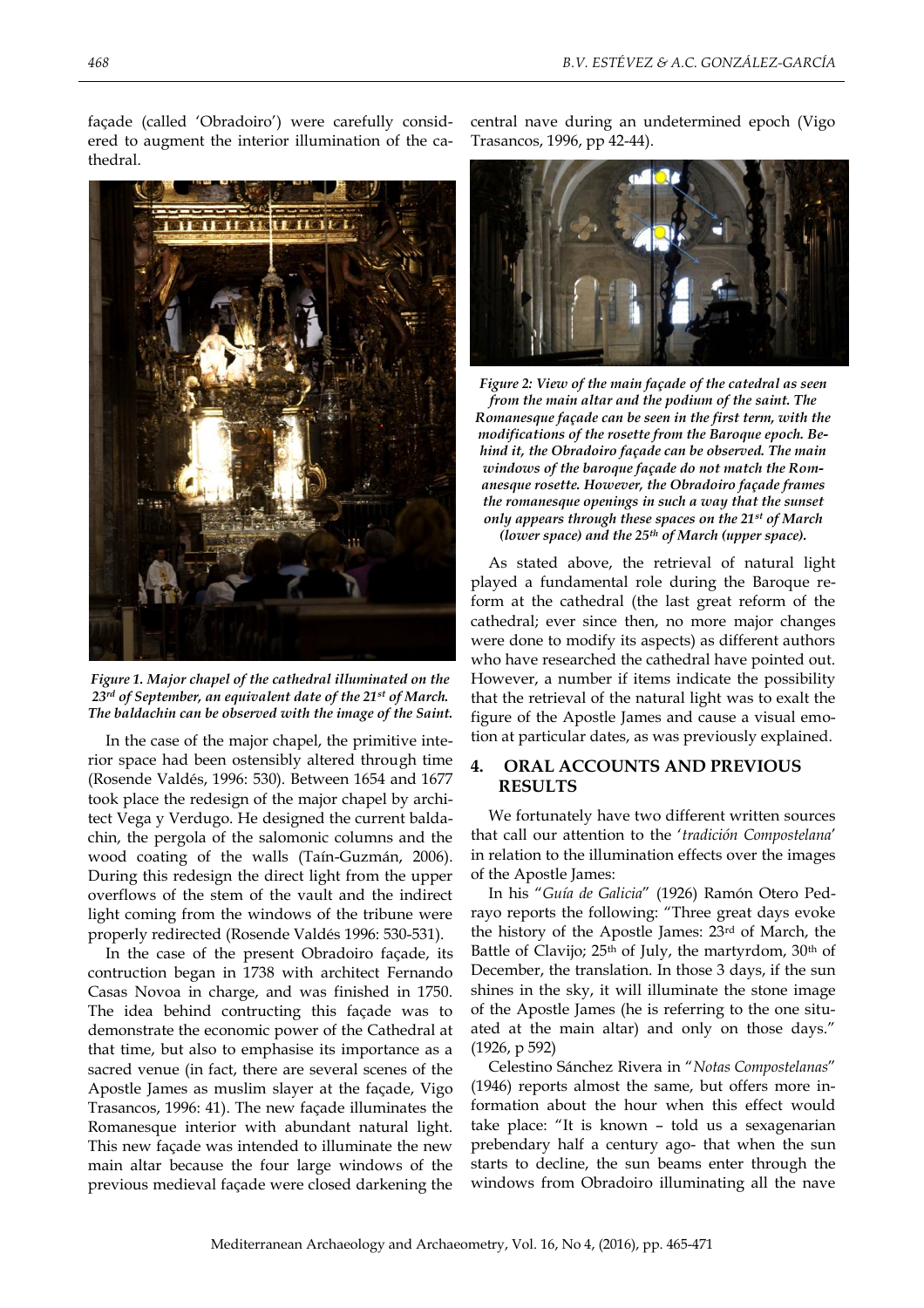until the beautiful baldachin can be seen in all detail. The image of the Apostle James is illuminated as well, but his face is only illuminated by the sun three days per year. And the curious thing is –the prebendary told us- that these three days are the three days of its feast: 23rd of May, the Battle of Clavijo, 25th of July, the Feast of the Apostle James, and 30 of December, the feast of the travel of his body to the west.

Go –continued the prebendary- to the cathedral at four o´clock or a little later, and in those days you will confirm what I am telling you, which was told to me by another prebendary when he studied at the seminary, and to whom it was told by another prebendary up to 1820 when the faculty of theology was studied at the university because the seminars were not founded yet". (1946, p 55-56).

After analysing these two different sources that document this singular phenomenon, a mistake can be observed in the text of Otero Pedrayo (1926) when he identifies the Battle of Clavijo as being on the 23rd of March instead of 23rd of May. Although there is confusion among these dates, it is not less true -as we will analyse- that this day also produces an illumination effect over the image of the Apostle James. In fact, it is important to not forget that the cathedral is oriented towards sunrise 25<sup>th</sup> of March, Feast of the Annunciation, as was previously commented. This means, that it might not be a transcription mistake, since the tradition picked by Ramón Otero Pedrayo reflects a phenomenon on those dates about which the people from Compostela were also conscious. Furthermore, this date is important in the history of the cathedral.

Nonetheless, two works have analysed the luminous phenomena at the cathedral, although paying only attention to the text of Otero Pedrayo. Tarragó published the first in 1978 in which he concluded that none of these effects existed. However this appear to be due to a mistake in the mathematical calculations to check the dates with respect to the windows (Tarragó, 1978, p 57).

The next work was published by López Rosende in 1982, in which he reassesses Tarragó previous calculations, and points out that the stone image of the Apostle James placed at the main altar would be illuminated on the 23rd of March, whilst on the 25th of July it would be illuminated the stone figure from the Portico of Glory, additionally the 30<sup>th</sup> of December would be discarded because, according to him there is no possibility of direct illumination (López Rosende, 1982, pp 114). Unfortunately, these two publications had very few echoes in studies of the cathedral, and are practically unknown.

#### **5. RESULTS AND DISCUSSION**

We have endeavour a number of measurements and observations to verify whether the tradition is more certain that was previously pointed out. Our results are yet preliminary, but show definitive and clear conclusions.

The stone image placed at the main altar has been confirmed to be illuminated through the holes of the windows of the Obradoiro façade (see Figs. 1 and 2). These windows happen to be designed such that they can be observed through the romanesque rosette placed over the Portico of Glory. Sun beams completely illuminate the face of the Apostle James on 21st (lower space) and 25th of March (upper space) between 6 and 7 in the afternoon (Figs 1 and 2). The 21st of March, is not by itself an apostle´s feast or important religious festivity linked to the cathedral; rather, it is the day of the spring equinox and is therefore fundamental to the determination of Easter. For its part, the 25<sup>th</sup> of March is the Feast of the Annunciation, and an old apostolic feast and a day that is strongly linked to the cathedral´s history as was previously stated. However, because the sun is a large sphere, it also illuminates the saint on the 23rd of March, as already pointed out by José L. López Rosende (1982), in a misguided belief that this day was when the Battle of Clavijo happened due to the information of Ramón Otero Pedrayo (1926).

Regarding the 30th of December, indeed the sun does not illuminate the image through the windows of the Obradoiro façade. However, the sun does enter the nave through a small window (from the perspective of the side-chapel) situated towards the area of Platerías at the south transept of the cathedral (fig 3) a few minutes after 4 o"clock in the afternoon. Sun sunbeam does illuminate the saint, as Celestino Sánchez Rivera (1946) mentions.



*window of the transept that illuminates the saint (in the foreground) the 30th of December*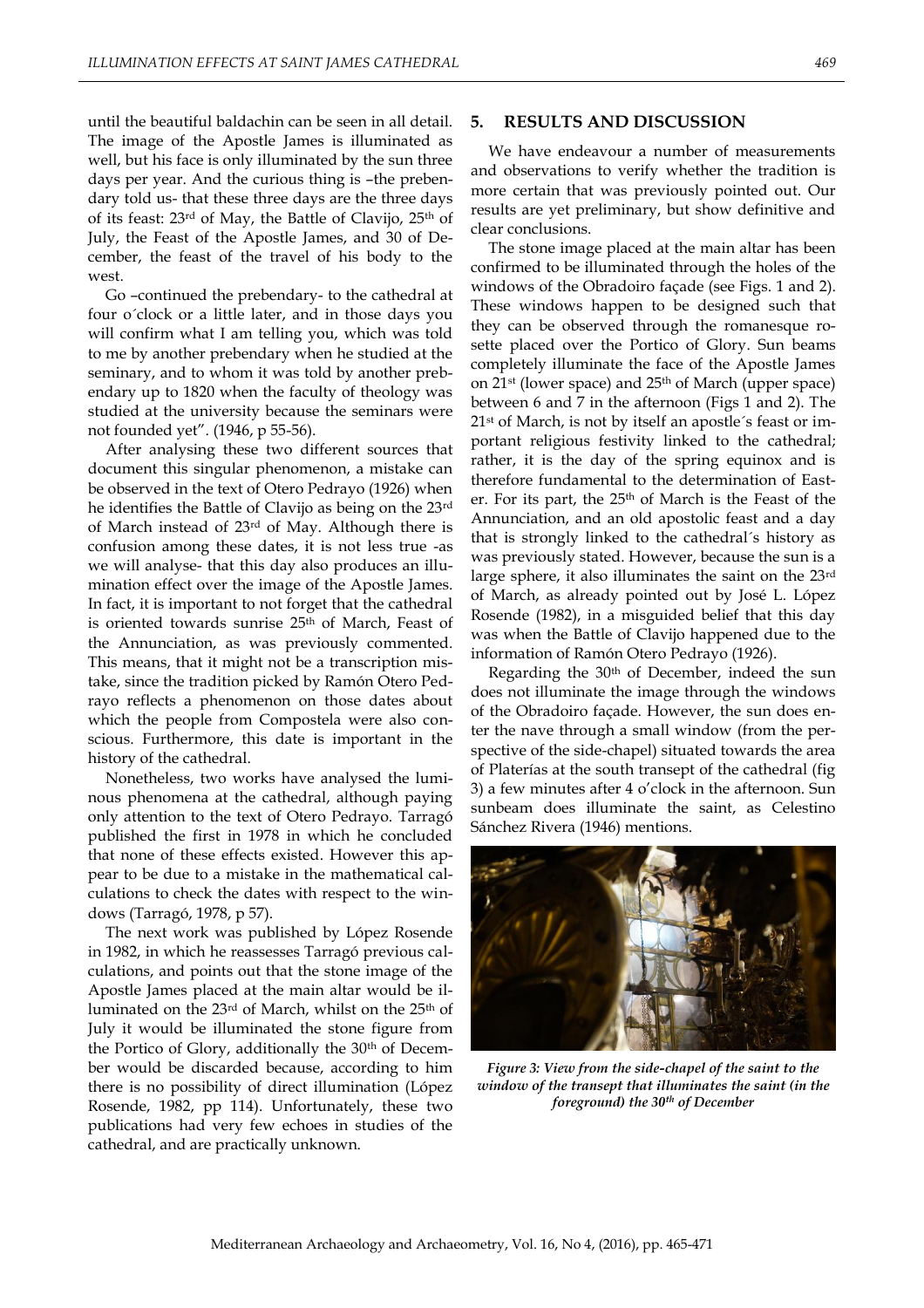*Table I. Orientation of the elements indicated in the text inside Saint James Cathedral (latitude 42º 30'). The columns show the structure measured, the azimuth (A) and horizon altitude (h) measured with a precision compass (error estimated to be ½°), and the calculated astronomical declination (δ). The last column gives the date for the illumination event.*

| A   | h               | δ                | Date                                        |
|-----|-----------------|------------------|---------------------------------------------|
| 262 | 71/2            | $-0\frac{3}{4}$  | $18th$ Mar/ $25th$ Sep                      |
| 262 | 9               | $0^{1/4}$        | $21$ <sup>st</sup> Mar/22 <sup>nd</sup> Sep |
| 262 | 10              | 1                | $23$ <sup>rd</sup> Mar/21 <sup>st</sup> Sep |
| 262 | $11\frac{1}{2}$ | 2                | 25 <sup>th</sup> Mar/18 <sup>th</sup> Sep   |
| 262 | 39              | $20^{1/4}$       | $23rd$ May/ $25th$ Jul                      |
| 220 | 13              | $-23\frac{1}{4}$ | 15th Dec/30th Dec                           |
|     |                 |                  |                                             |

Of course, both phenomenona are repeated on symmetric dates, during the autumn equinox and around mid-December, when the sun presents the same declination as in the previous cases, because excluding the solstices the sun always pass for the same place twice each year. Interestingly, the tradition does not call attention to the symmetric dates, probably because these other dates do not have any relation to or significance with the Apostle James. It is also important to highlight that in the days immediately before and after the dates, the sun also illuminates the apostle´s face but not as directly.

However, with respect to the 23rd of May and the 25th of July which are almost symmetric dates, the tradition calls attention to both. Regrettably, due to the works currently being completed at the cathedral, we could not check the illumination effect or study the illumination effects on the stone the Apostle James situated at the Portico of Glory, although we believe that this saint would be illuminated on

**ACKNOWLEDGEMENTS**

more days that those pointed out by José L. López Rosende (note that he does not mention the 23rd of May due to the previously explained mistake). This is so beacause the window that illuminates this images is large and is situated very close to the actual stone image of the Apostle in the Portico of Glory.

In the same way, our calculations indicates that - the stone image situated at the main altar is also illuminated on the 23rd of May and 25th of July through the windows situated at the dome of the cathedral (fig 4) which we hope to confirm soon. Furthermore, if this is confirmed we would have the old tradition corroborated.

### **6. CONCLUSION**

Throughout the work, we have shown how the sun was an important element from the beginning of the cathedral´s construction, through the orientation of the cathedral and the play of light and shade at the north and south façades.

Furthermore, we have highlighted the importance of the baroque mentality of amazement through one´s emotions, mainly visually. In this way, the importance given to the illumination during the Baroque reform to highlight the main altar covered by gold has been noted. After taking those elements into account, we believe that the stone image of the Apostle James in the side-chapel was situated at the exact place where the architects knew that this light phenomenon could happen, as highlighted by the construction of the Obradoiro façade.

Plus, the people of Compostela knew about this phenomenon, and fortunately, Ramón Otero Pedrayo (1926) and Celestino Sánchez River (1946) collected such tradition. Unfortunately, this is currently a forgotten tradition as a result of the artificial light that eliminates this effect in a clear example of indoor lightpolution.

Finally, we would like to thank the cathedral chapter of Santiago de Compostela, and especially to Don Segundo the current dean.

#### **REFERENCES**

Borromeo, C. (1985) *Instrucciones de la fábrica y del ajuar eclesiástico*. Translated by Bulmaro Reyes Coria. Universidad Nacional Autónoma, México.

Cantera Orive, J. (1949) Clavijo y los obispos de Calahorra y La Calzada. *Berceo,* 13, 559-586.

- González-García, A.C. (2015) La Orientación de las Iglesias Prerrománicas de Galicia: análisis y resultados preliminares. *Estudos de Quaternário*, Vol. 12, 133-142.
- González-García, A.C. and Belmonte, J.A. (2010) Statistical analysis of megalithic tombs orientations in the Iberian Peninsula and neighboring regions. *Journal for the History of Astronomy* 41, 225-38.
- González-García, A.C., Belmonte J.A. and Costa-Ferrer, L. 2016. The orientation of pre-Romanesque churches in Spain: Asturias, a case of power re-affirmation. In:, M.A. Rappenglueck, B. Rappenglueck and N. Campion (eds). *Astronomy and Power* British Archaeology Reports, in press.
- López Díaz, X. (2013) *Códice Calixtino: O liber Sancti Iacobi en galego.* Translated by Xosé López Díaz, 2nd edition, Xunta de Galicia: S.A. de Xestión do Plan Xacobeo, Santiago.